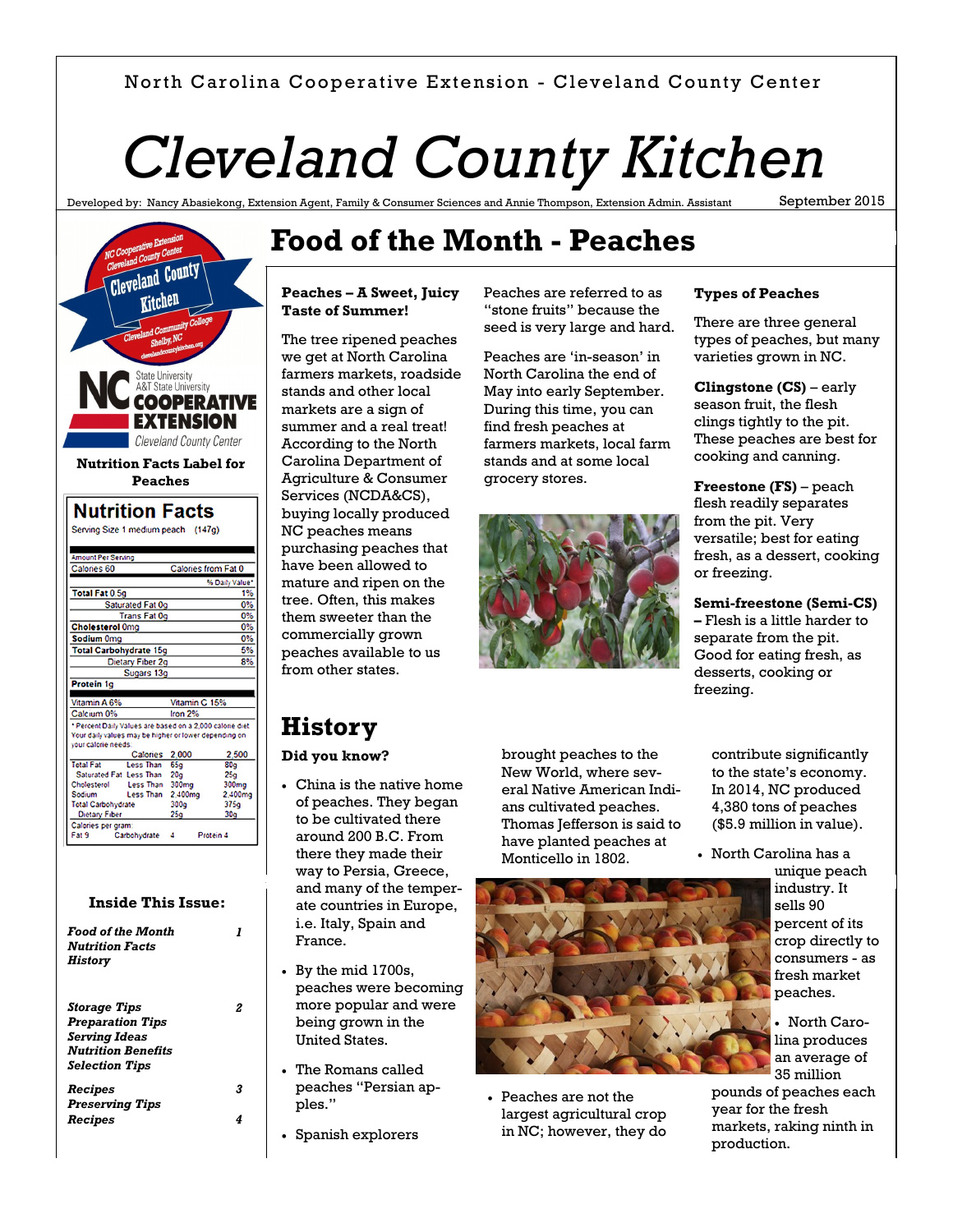Developed by: Nancy Abasiekong, Extension Agent, Family & Consumer Sciences and Annie Thompson, Extension Admin. Assistant September 2015

### **Storage Tips**

- To ripen peaches, hold at room temperature 1 to 4 days. For quicker ripening, place in a loosely closed paper bag – at room temp. Check daily. (Note: putting unripe fruit in the refrigerator can cause loss of flavor, texture, and moisture and may result in discoloration of the interior flesh.)
- Store ripe peaches at room temp. and use within 1 to 2 days.
- Wash fully ripe peaches in cool running water. Dry and place ripe peaches in a plastic bag. Refrigerate and use within one week.
- For best flavor, serve peaches at room temperature.

- To peel peaches, bring a saucepan of water to a rolling boil. Place the unpeeled peach into water for approximately 30 seconds. Remove peach carefully from boiling water with a slotted spoon and plunge into bowl of icy water. Using a paring knife, gently pull skin away from the flesh of the peach, being careful not to damage the fruit.
- To prevent peeled, cut-up peaches from darkening – sprinkle with lemon or orange juice or ascorbic acid.

## **To Prepare Serving Ideas**

- Eat peaches fresh – unpeeled or peeled.
- Top your breakfast



cold) with fresh peaches.

- Bake delicious peach cobblers, pies (1 or 2 crust), or sonkers.
- Use fresh peaches in refreshing Peach Ice Cream or as a topping over slices of Angel food or Pound cake.
- Add sliced or chopped peaches to fresh greens to give your salad a new twist.

### **Nutrition Benefits**

Peaches are a sweet treat that not only tastes good, but are packed with many nutrients. Check out the Nutrition Facts Label to see the powerhouse of flavor and nutrition found in a medium sized peach.

- A good source of vitamin C (promotes the immune system and skin health, helps the body resist infections) and vitamin A (important to healthy vision); riboflavin and beta-carotene.
- A good source of dietary fiber (important for digestive health)
- Low in calories (40-60 calories)
- Sodium-free
- Fat-free, cholesterol-free

Peaches can be part of a healthy diet and can help you increase your fruit consumption. This is important as you make half your plate fruits and vegetables, as recommended by the **Choose My Plate Dietary Guidelines**.

### **Selection Tips**

Peaches are perishable, so handle them with care. They bruise easily and the bruised spots begin to decay quickly. For delicious ripe peaches, choose ones that:

- Locally grown this will give the freshest flavor and support local agriculture
- Have firm, fuzzy skins that have a creamy to yellowish golden under-color. (The redblush does not necessarily indicate ripeness – it depends on the variety.)
- Two additional indicators of ripeness are a well-defined crease and a good fragrance.
- Sweetness and size will depend on the variety
- Select peaches that "give" slightly for immediate use. Firm, but ripe peaches can be held at room temperature for a few days and will ripen further.
- When selecting white-fleshed varieties, look for pale white skin with a pink blush.

### **Avoid:**

- Green under-color (will not ripen well), brownish or wrinkled peaches.
- Overripe or soft fruit that has large flattened bruises or show any other signs of decay.

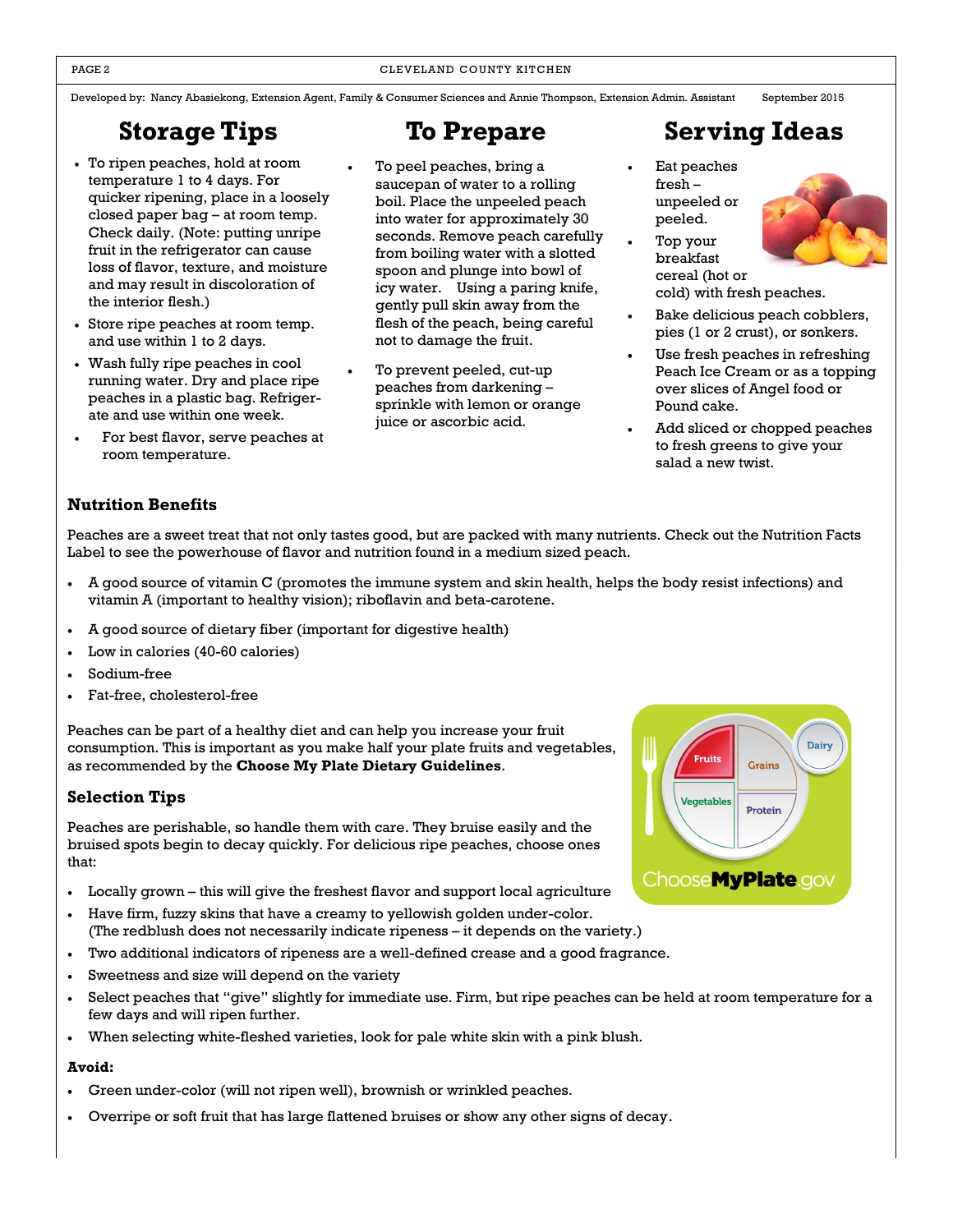CLEVELAND COUNTY KITCHEN **EXECUTE A RESISTENT COUNTY KITCHEN** 

Developed by: Nancy Abasiekong, Extension Agent, Family & Consumer Sciences and Annie Thompson, Extension Administrative Assistant September 2015

### **Peach, Tomato & Avocado Salad**

**Ingredients** 

- 2 medium peaches, peeled & diced
- 2 large tomatoes cut into chunks
- 1/4 cup red onion, thinly sliced
- 1 medium avocado, (not too ripe diced)
- 1 Tbsp vinegar
- 1 1/2 tsp olive oil
- 1 tsp honey
- 1/8 tsp salt
- 1/8 tsp black pepper
- 1/4 cup low-fat shredded mozzarella cheese
- 2 Tbsp torn basil



Photo: [Pinterest](http://cupcakesandcashmere.com/101-days-of-summer/)

#### Directions

- 1. Combine prepared peaches, tomatoes, red onion, and avocado in a bowl.
- 2. Combine vinegar, olive oil, honey, salt and black pepper. Whisk together with a fork and drizzle over fruit/veggie mixture.
- 3. Cover bowl and refrigerate to blend flavors.
- 4. Sprinkle with cheese and basil. Serve.

Yield: 4 servings

### **Yield:**

One pound of fresh peaches yields:

- **\*** 2-4 medium sized peaches.
- \* 2 cups sliced

\*1-1/2 cups pureed

**For additional information and recipes, see:** *"TOP 10 Ways to Enjoy Peaches"*

**<http://www.fruitsandveggiesmorematters.org/top-10-ways-to-enjoy-peaches>** Source: fruitsandveggiesmorematters.org

### **To Preserve Peaches**

Peaches and nectarines can be frozen (syrup pack, sugar pack, crushed or purée, or as a Peach Pie Filling). Peaches can also be canned, pickled, dried or made into jam or chutney.

For information on how to freeze peaches or nectarines, see the National Center for Home Food Preservation website at [http://nchfp.uga.edu/how/freeze/peach.html.](http://nchfp.uga.edu/how/freeze/peach.html)

For canning information see [http://nchfp.uga.edu/how/can\\_02/peach\\_sliced.html](http://nchfp.uga.edu/how/can_02/peach_sliced.html)

NC Cooperative Extension **September 2015** Cleveland County Center 130 South Post Road, Suite 1 Shelby, NC 28090 704-482-4365 cleveland.ces.ncsu.edu clevelandcountykitchen.org



Developed by: Nancy Abasiekong, Extension Agent, Family & Consumer Sciences and Annie Thompson, Extension Administrative Assistant